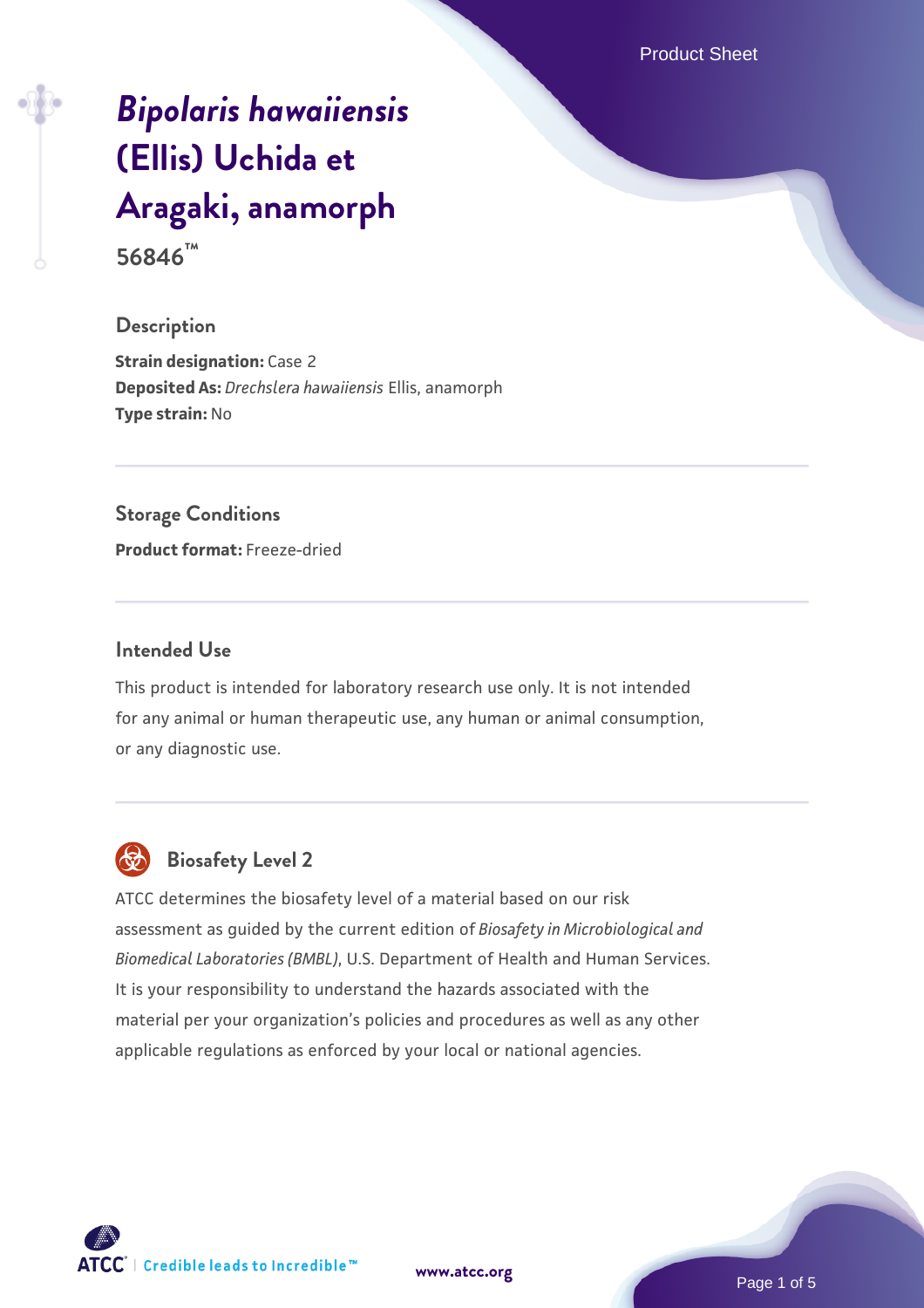## *[Bipolaris hawaiiensis](https://www.atcc.org/products/56846)* **[\(Ellis\) Uchida et Aragaki, anamorph](https://www.atcc.org/products/56846)ene and Product Sheet 56846**

ATCC highly recommends that appropriate personal protective equipment is always used when handling vials. For cultures that require storage in liquid nitrogen, it is important to note that some vials may leak when submersed in liquid nitrogen and will slowly fill with liquid nitrogen. Upon thawing, the conversion of the liquid nitrogen back to its gas phase may result in the vial exploding or blowing off its cap with dangerous force creating flying debris. Unless necessary, ATCC recommends that these cultures be stored in the vapor phase of liquid nitrogen rather than submersed in liquid nitrogen.

# **Certificate of Analysis**

For batch-specific test results, refer to the applicable certificate of analysis that can be found at www.atcc.org.

# **Growth Conditions**

**Medium:**  [ATCC Medium 325: Malt extract agar \(Blakeslee's formula\)](https://www.atcc.org/-/media/product-assets/documents/microbial-media-formulations/3/2/5/atcc-medium-325.pdf?rev=146ec77015184a96912232dcb12386f9) **Temperature:** 26°C

# **Handling Procedures**

1. Open vial according to enclosed instructions.

2. From a single test tube of **sterile distilled water** (5 to 6 ml), withdraw approximately 0.5 to 1.0 ml with a sterile pipette and apply directly to the pellet. Stir to form a suspension.

3. Aseptically transfer the suspension back into the test tube of sterile distilled water.

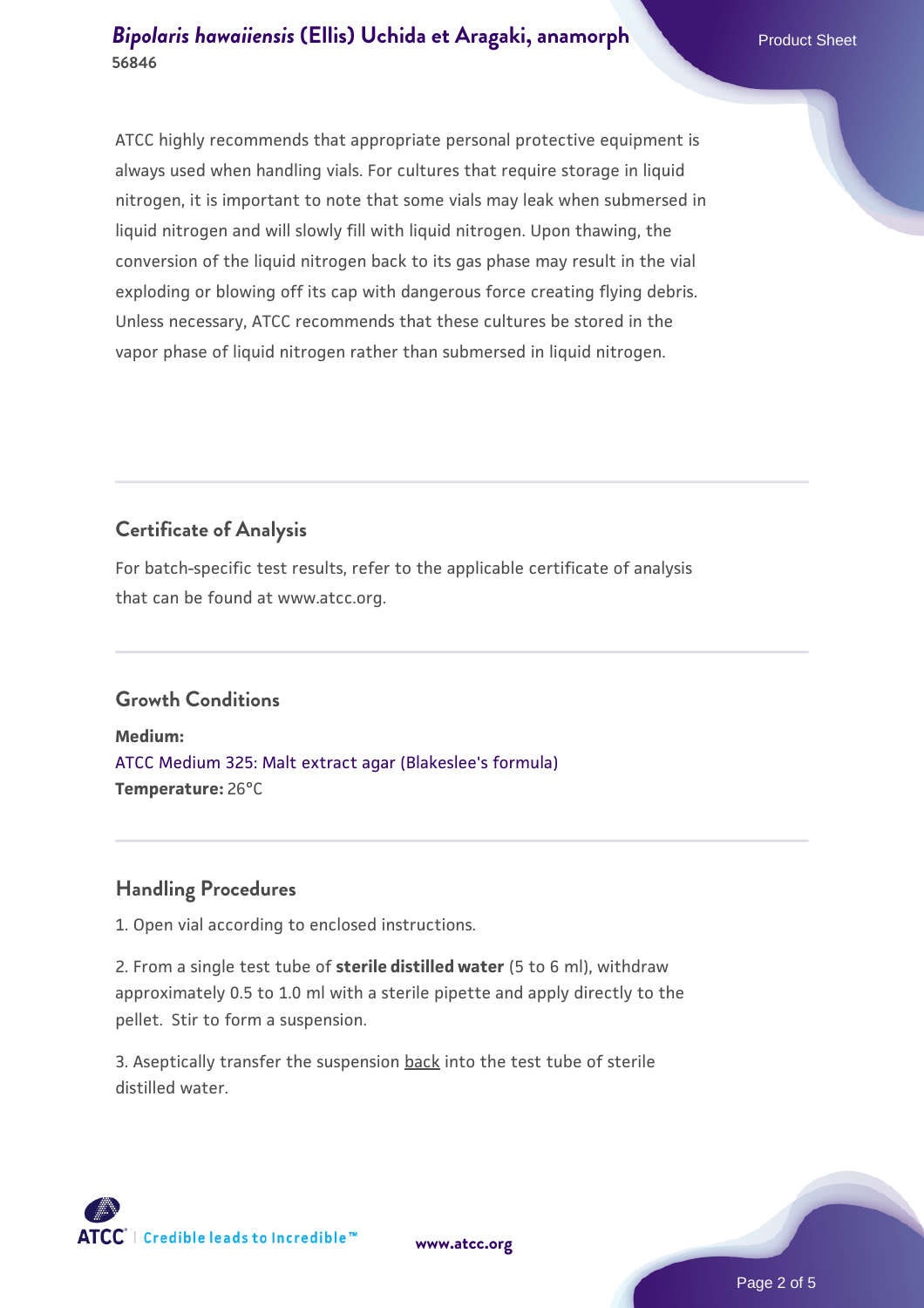4. Let the test tube sit at room temperature (25°C) undisturbed for **at least 2 hours**; overnight rehydration is recommended.

5. Mix the suspension well. Use several drops to inoculate recommended solid or liquid medium.

6. Incubate cultures at recommended temperature.

#### **Material Citation**

If use of this material results in a scientific publication, please cite the material in the following manner: *Bipolaris hawaiiensis* (Ellis) Uchida et Aragaki, anamorph (ATCC 56846)

# **References**

References and other information relating to this material are available at www.atcc.org.

#### **Warranty**

The product is provided 'AS IS' and the viability of ATCC® products is warranted for 30 days from the date of shipment, provided that the customer has stored and handled the product according to the information included on the product information sheet, website, and Certificate of Analysis. For living cultures, ATCC lists the media formulation and reagents that have been found to be effective for the product. While other unspecified media and reagents may also produce satisfactory results, a change in the ATCC and/or depositor-recommended protocols may affect the recovery, growth, and/or function of the product. If an alternative medium formulation or reagent is used, the ATCC warranty for viability is no longer valid. Except as expressly set forth herein, no other warranties of any kind are

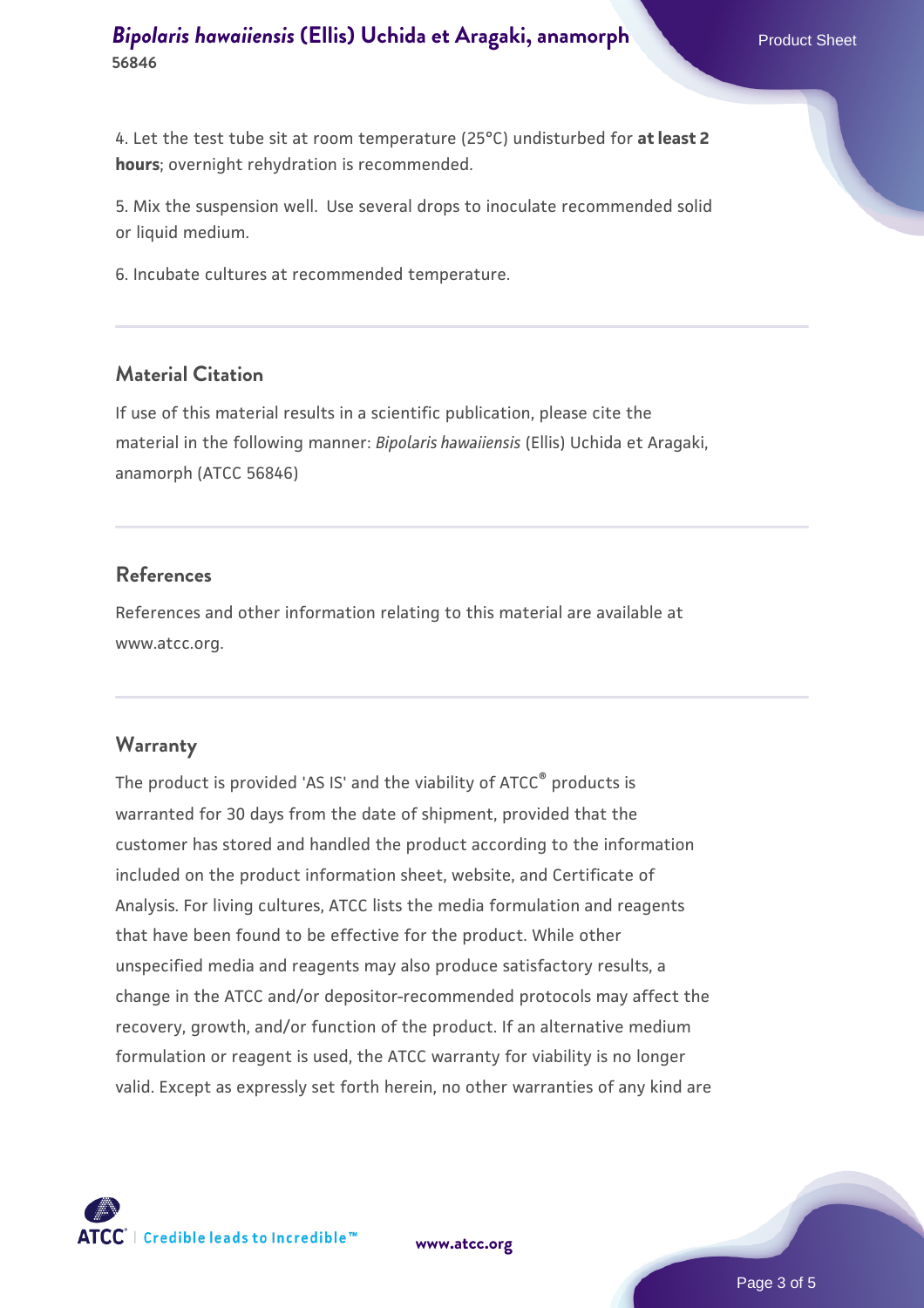# *[Bipolaris hawaiiensis](https://www.atcc.org/products/56846)* **[\(Ellis\) Uchida et Aragaki, anamorph](https://www.atcc.org/products/56846)ene and Product Sheet 56846**

provided, express or implied, including, but not limited to, any implied warranties of merchantability, fitness for a particular purpose, manufacture according to cGMP standards, typicality, safety, accuracy, and/or noninfringement.

# **Disclaimers**

This product is intended for laboratory research use only. It is not intended for any animal or human therapeutic use, any human or animal consumption, or any diagnostic use. Any proposed commercial use is prohibited without a license from ATCC.

While ATCC uses reasonable efforts to include accurate and up-to-date information on this product sheet, ATCC makes no warranties or representations as to its accuracy. Citations from scientific literature and patents are provided for informational purposes only. ATCC does not warrant that such information has been confirmed to be accurate or complete and the customer bears the sole responsibility of confirming the accuracy and completeness of any such information.

This product is sent on the condition that the customer is responsible for and assumes all risk and responsibility in connection with the receipt, handling, storage, disposal, and use of the ATCC product including without limitation taking all appropriate safety and handling precautions to minimize health or environmental risk. As a condition of receiving the material, the customer agrees that any activity undertaken with the ATCC product and any progeny or modifications will be conducted in compliance with all applicable laws, regulations, and guidelines. This product is provided 'AS IS' with no representations or warranties whatsoever except as expressly set forth herein and in no event shall ATCC, its parents, subsidiaries, directors, officers, agents, employees, assigns, successors, and affiliates be liable for indirect, special, incidental, or consequential damages of any kind in connection with or arising out of the customer's use of the product. While reasonable effort is made to ensure authenticity and reliability of materials on deposit, ATCC is not liable for damages arising from the misidentification or misrepresentation of such materials.